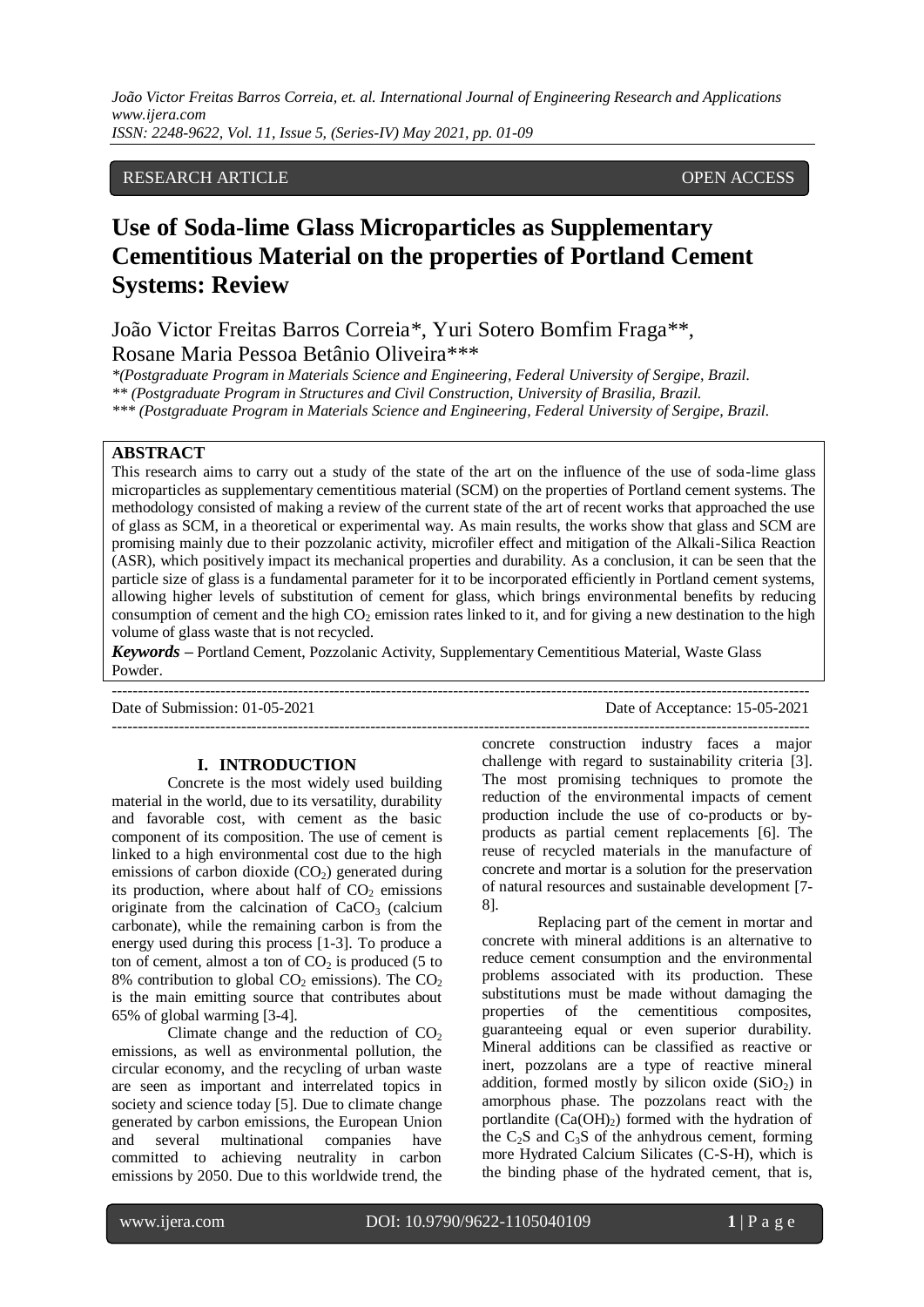with the use of pozzolans, within a limit, it is possible to form more binder phase in pastes, mortars and concretes using less cement [6,9].

Pozzolans are reactive mineral additions, or even SCMs, as they are incorporated into the traditional process of civil construction, appear as an innovation to acquire beneficial characteristics to Portland cement products, as well as to minimize the environmental impacts generated in the industry's production chain. Portland cement [9]. By-products and by-products of the industry traditionally used as SCMs, such as fly ash, silica fume and granulated blast furnace slag, are not always available in all regions and due to costs related to transport they may become economically unviable, due to this it is done the development of local alternative SCMs is necessary [10].

Soda-lime packaging glass is a recurring post-consumer waste in urban centers, although the glass can theoretically be fully recycled, there are still limitations in terms of meeting the quality criteria for remanufacturing glass, in addition to related costs transportation that can often make this type of recycling unfeasible, and then, this large volume of solid waste will be sent to landfills, reducing their useful life. Glass is a material that presents in its composition levels close to 70% of amorphous silica, presenting pozzolanic activity when finely ground, using glass as a supplementary cementitious material (SCM) opens a way to reduce both the environmental impacts generated by consumption and production cement, but also generated by low glass recycling rates [2,10-11]. Glass has the potential to be widely used as SCM, for which it is necessary extensive evaluations on its functional properties and related to durability [3].

The construction industry, including the materials sector, is a conservative sector in terms of reliance on prescriptive specifications for materials [12]. The pros and cons of using glass in cement systems are still being discussed. It is estimated that in 2025, 7% of all the world's waste is made up of glass [13]. The use of glass powder as a substitute for cement can decrease the consumption of cement and greenhouse gases belonging to the production of the global cement industry. On the other hand, proper waste management is one of the most important environmental objectives [14].

Due to the potential of using glass as a pozzolan and the lack of technical specifications for this use, different studies have investigated the use of glass waste in Portland cement compounds as SCM. Given this context, this research aimed to bring the current state of the art of the influence of the use of soda-lime glass microparticles as supplementary cement material on the properties of Portland cement systems.

# **II. WASTE GLASS POWDER**

Packaging glass (soda-lime) is a ceramic material, amorphous, rigid, brittle, transparent and easy to manufacture. It has a wide range of applications, ranging from containers, windows and lamps to optical devices, waveguides and laser action media [15]. The glass is made from sand rich in silica, calcium carbonate  $(CaCO<sub>3</sub>)$  and sodium carbonate (Na2CO3), these raw materials are mixed and burned at temperatures reaching over 1450°C [16]. The density of the residual glass powder is close to 2.52  $g/cm^3$  [17].

Typically, this glass consists of 70% silica  $(SiO<sub>2</sub>)$ , the rest being mainly composed of soda (Na2O) and lime (CaO), and may have small contributions from other oxides such as  $K_2O$ (potassium oxide) and  $Al_2O_3$ , alkaline atoms presented in a glass generally act as network modifiers, which reduces the degree of polymerization of polyhedra [18]. Figure 1 shows the schematic distribution in two dimensions of its main constituent atoms, in which the absence of periodicity in the distribution of the atoms can be noted, also characteristic of solids with some degree of disorder (amorphous).



#### Si  $\circ$  Na or Ca  $O$  -oxygen  $\bullet$ **Fig. 1.** Structure of Na-Ca silicate glass (Adapted from [18]).

To be used as supplementary cementitious material (SCM) the glass residue must be used in the particle size of the order of magnitude of the cement particles, in the form of microparticles (<45μm) [2]. In Fig. 2, there is a SEM image of glass microparticles, in which the irregular shape of the particles can be highlighted.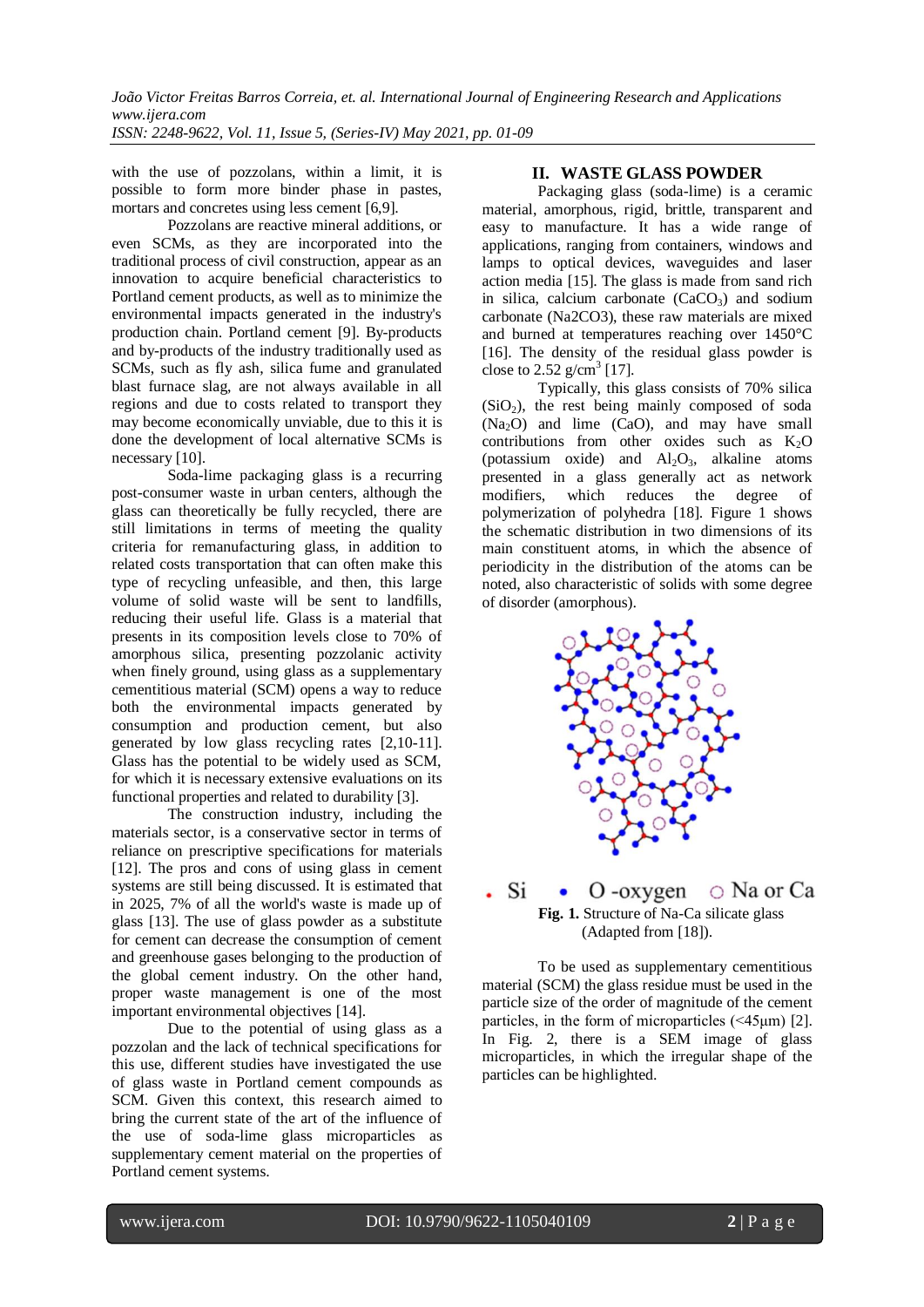*João Victor Freitas Barros Correia, et. al. International Journal of Engineering Research and Applications www.ijera.com ISSN: 2248-9622, Vol. 11, Issue 5, (Series-IV) May 2021, pp. 01-09*



**Fig. 2.** SEM image of glass powder microparticles [19].

When glass is sprayed to microparticle size, due to its chemical composition rich in silica and the degree of disorder of its atomic structure, it can be used as Supplementary Cement Material, a substitute for cement in cement systems, the most common phenomenon. important in this substitution is the pozzolanic reaction of glass, which leads to the formation of a large amount of extra C–S–H in cement mixtures [20]. The amorphous structure of the glass allows it to be easily dissolved in a high alkalinity environment and to function as a pozzolanic material in cement systems [11]. The replacement of 20% of cement by microparticles of glass powder, generate a positive effect on hydration and microstructure of cement pastes [21].

The basic physical characteristics of GP particles, such as water absorption, particle size and morphology can greatly influence the properties of mortars and concretes. for example, the use of smaller glass particles improves the fluidity of Portland cement systems in the fresh state, as the particle dimensions tend to approximate each other, whereas large GP particles are irregularly shaped [11].

# **III. SUPPLEMENTARY CEMENTITIOUS MATERIALS (SCM) AND POZZOLANIC REACTION**

# **i. SCM**

Portland cement does not completely satisfy the needs of the concrete construction industry, SCM enable a wider range of applications for cement systems. Although natural pozzolans in the raw state or after thermal activation are still being used in some parts of the world, due to economic and environmental considerations, many industrial by-products have become the main source of mineral additives in concrete [22-23].

The use of urban, industrial and agricultural waste such as SCM can have an impact on a number of properties of fresh and cured concrete, depending on the quantity and properties of the materials used. One or more goals can be achieved with the use of mineral additives in fresh concrete, such as improving workability, reducing exudation and segregation, decreasing the hydration temperature, reducing the alkali-silica reaction, the significant pore refinement increases its electrical resistivity and resistance to chlorides and sulfates, reduces corrosion rates, improves the strength of the aggregate and concrete paste interfaces, increases electrical resistivity, produces low-cost and ecologically sustainable concrete [8,24].

The replacement of cement by SCM in concrete and mortar has an important role in today's engineering activities with regard to its impact on the environment and in the manufacture of low-cost concrete. The use of such SCM reduces carbon dioxide  $(CO<sub>2</sub>)$  emissions and energy consumption, which in turn reduces the adverse impact of cement production on nature, while lowering concrete costs. However, studies should focus on improving the durability of concrete and exploring residual materials that can be used as mineral additives [8].

One of the main characteristics to be considered when assessing the potential application of a residue for the addition or replacement of a cement portion for the production of concrete refers to its ability to promote pozzolanic reactions [25].

#### **ii. Pozzolanic Reaction**

The term pozzolana refers to the city of Pozzuoli, in Italy, pozzolana was discovered by the Romans, the ancient Romans realized that those natural pozzolans had cementing properties when mixed with lime and water, and started using them to make building blocks . The cement characteristics are known as pozzolanic properties that depend on the amount of reactive  $SiO_2$  and  $Al_2O_3$  available in the aluminosilicate [26]. The products of the pozzolanic reaction are similar to those of the Portland Cement reaction including calcium silicate hydrates (C-S-H) and calcium aluminate silicate (C-A-S-H) hydrates [27].

A pozzolana is defined as a siliceous or siliceous and aluminous material, which by itself has little or no cementing properties, but when presented in a finely divided form and in the presence of moisture, they react with calcium hydroxide (Ca(OH)2), CH, produced during the hydration of Portland cement, as a result, there is the production of chemical phases with greater stability and binding power, being the main responsible for the resistance of hydrated cement pastes. The reaction between SCM with pozzolanic activity and the phases formed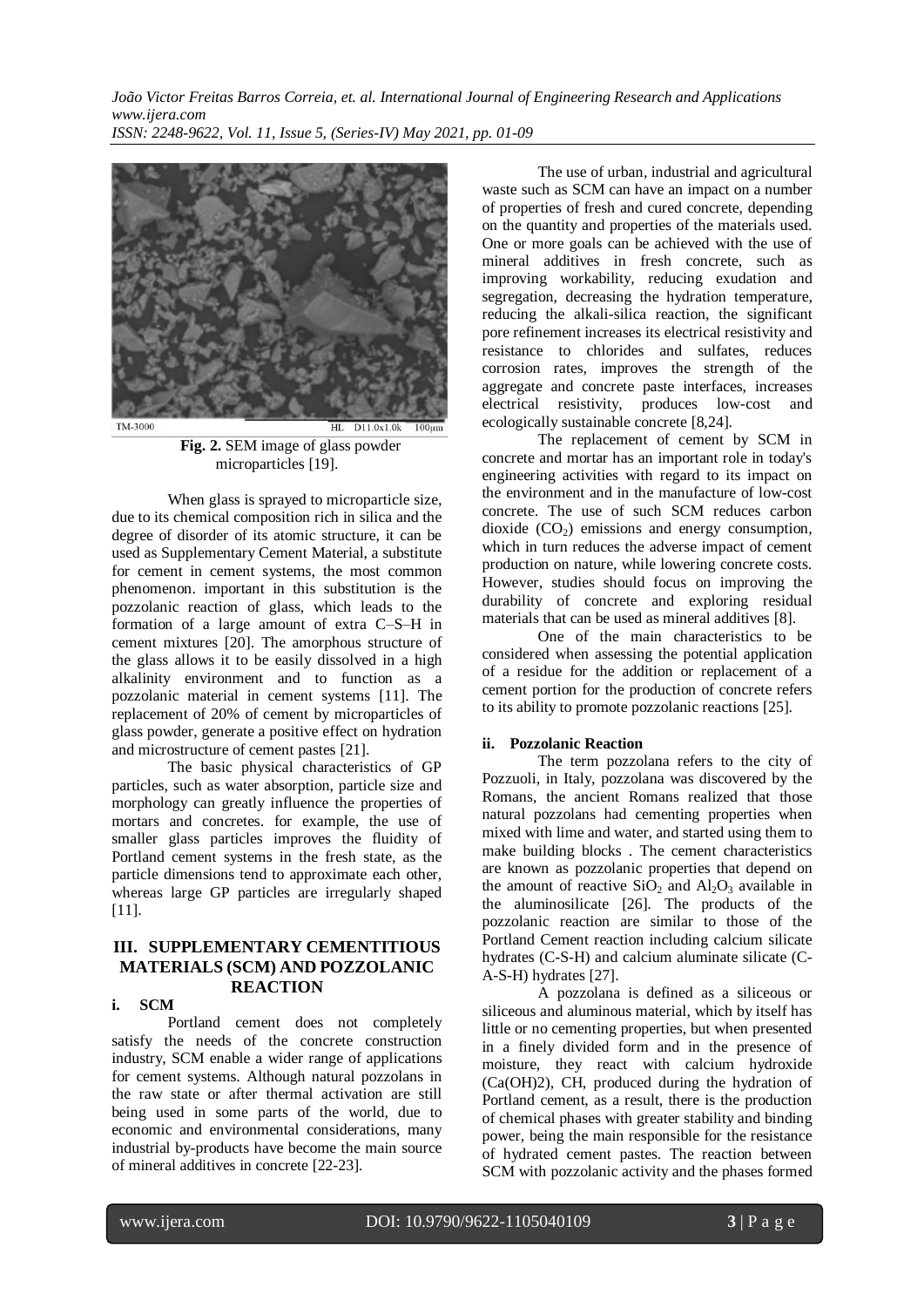*ISSN: 2248-9622, Vol. 11, Issue 5, (Series-IV) May 2021, pp. 01-09*

after cement hydration generally occurs according to the mechanism of Eq.  $(1)$  and Eq.  $(2)$  [  $[22,25,28]$ ].

Cement hydration (fast reaction):

Portland Cement + Water  $\Rightarrow$  C−S−H + Ca(OH)<sub>2</sub> (1)

 Pozzolanic reaction (slow reaction): Ca(OH)<sub>2</sub> + Pozzolanic material + Water  $\Rightarrow$  $C-S-H$  (2)

The pozzolanic activity originates from the thermodynamic instability that exists when these materials come into contact with CH saturated water, given that the silica and alumina found in pozzolana belong to easily displaceable structures (amorphous or disordered structures) [29]. Pozzolanic reactions continue to occur as long as calcium hydroxide is present and in contact with amorphous silica, there is enough water for the reaction to occur and there is space available for the reaction products to reside [30].

Calcium hydroxide crystals (also called portalndite) make up 20 to 25% of the volume of solids in the hydrated cement paste, and are formed by the hydration of  $C_3S$  and  $C_2S$ . Unlike C-S-H, calcium hydroxide is a compound with a defined stoichiometry,  $Ca(OH)_2$ , which tends to cause the formation of large crystals with a distinct hexagonal morphology. The extra C-S-H formed by the consumption of portlandite in the pozzolanic reaction, is technologically advantageous because it increases the amount of binder phase present in the paste, using the same amount, or even less cement [23].

This reactivity enables cementitious materials to perform well. In addition to the presence of silica, the pozzolanic properties are also related to the specific surface area of the material, particle size, degree of dehydroxylation and quality of the raw materials. Also, the greater reactivity is due to the presence of considerable amounts of amorphous minerals, while materials with a high content of crystalline minerals have low pozzolanic reactivity [25].

The addition of high levels of pozzolans such as glass is disadvantageous with regard to carbonation. The consumption of Calcium Hydroxide in the pozzolanic reaction is quite high, this high consumption of CH decreases the amount of carbonable products and reduces the pH of the pore water, increasing the carbonation rates [11,24].

# **IV. MICROFILER EFFECT, POZZOLANIC REACTION AND ARS MITIGATION OF GP**

The use of glass residue powder in cement systems affects fresh and hardened properties, hydration products, microstructures and durability, compared to traditional raw materials, however,

there are still some doubts about durability and longterm performance of these materials [18].

### **i. Microfiler Effect of GP**

The use of glass microparticles in cement systems brings an initial benefit to the system by filling the gaps in the hydrated cement matrix, which ends up leaving the microstructure of the Cement-Microparticle glass system dense and thick. The smaller the size of the glass microparticles, the greater their microfiller effect, and the more noticeable the physical filling effect, which makes pores less numerous and smaller, reduces connectivity between pores and as a consequence, greater densification occurs. matrix, increased mechanical properties, reduced permeability and transport of harmful agents, which directly impacts the system's durability, microparticles with microfiller effect are fundamental for the manufacture of Ultra High-Performance Concretes [10-11, 31-34].

The penetration of sodium chloride and sulfate ions can be reduced with the inclusion of GP as a cement replacement. This can be attributed to the refinement of the pores by the microfiler effect and the pozzolanic reaction, which decreased the porosity and the connectivity of the pores for the transport of chlorides and sulfides [11].

# **ii. Pozzolanic Reaction of GP**

Recent studies have shown promising potential for the use of Glass Pozzolan (GP) as an alternative to supplementary cementitious material (SCM) due to the scarcity of fly ash and slag in the United States [3]. The pozzolanic reaction is drastically increased by reducing the size of glass particles, allowing higher levels of incorporation, by maintaining the fluidity of cement mixtures in their fresh state [11].

The smaller the average diameter of the glass particles and the greater their specific surface, the better the mechanical results of the samples that replaced the cement with the glass, due to the microfiller effect at earlier ages and the greater reactivity of the glass to react with the portlandite. forming (C-S-H) and (C-A-S-H) gels at later ages. However, the use of glass particles with a smaller average diameter causes pozzolanic activity to manifest at an early age [31-35]. The increase in pozzolanic reactivity is directly proportional to the reduction in the size of the glass particle, the use of smaller particles promotes greater formation of C-S-H and greater consumption of portlandite. The use of glass also promotes an improvement in cement hydration, as there is more water left for the cement particles [11,31].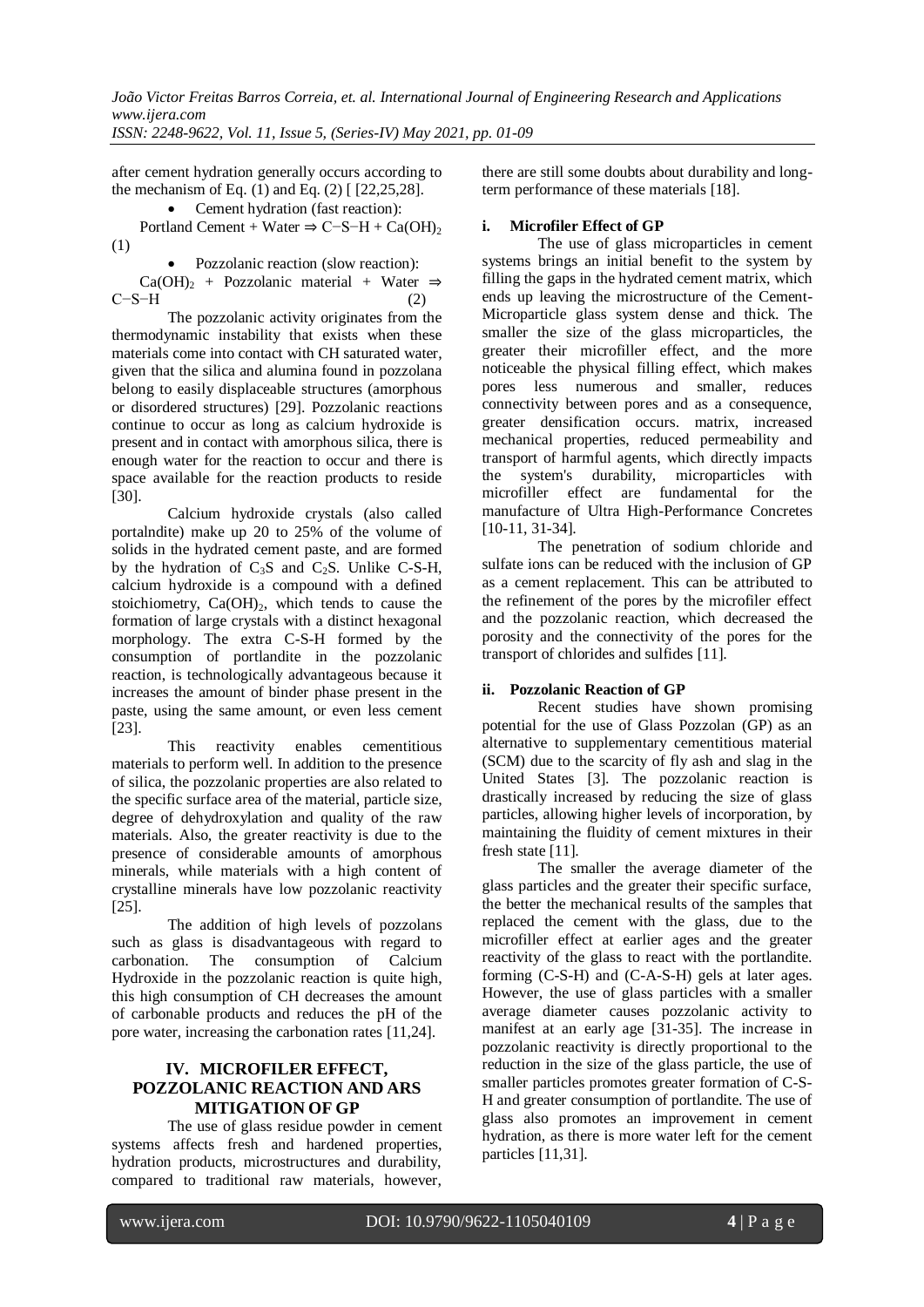*ISSN: 2248-9622, Vol. 11, Issue 5, (Series-IV) May 2021, pp. 01-09*

Most of the finer particles of glass react to form C-S-H, whereas, in the case of larger particles, the reaction is slowed down gradually, in which the inner part of the grain ends up not reacting, and the unreacted grain is left with a ring of C-S-H at the end. around you [36]. The amorphous phases can be inferred from chemical and mineralogical characterization techniques, as is the case with  $X$ -ray Fluorescence (XRF), which identifies oxides of the elements that constitute the samples, associated with the X-ray diffraction technique (XRD), which identifies the crystalline phases of the material. The particle size distribution can be given from the granulometric analysis via sieving and sedimentation, or via laser granulometry, which is able to provide more reliable results for finer particles [25].

Microparticles can also play the role of "nucleation induction" and promote better cement hydration as can be seen in Fig 3 [21, 34, 37]. SEM image of a mortar that replaced 30% of the cement with glass microparticles, where the germination of C-S-H on the glass particles is observed. It is also possible to observe the absence of portlandite phase and pores/voids in relation to the reference sample. The better mechanical properties of samples containing glass were explained by the pozzolanic reaction and the microfiller effect that the glass particles generated in the system [37].



**Fig. 3.** SEM image of C-S-H germinating from glass microparticles in a mortar containing 30% replacement of cement by glass after 90 days of curing [37].

The reaction of C-S-H formed by the pozzolanic reaction of glass microparticles with portlandite happens slowly, to better understand this reaction. Mejdi et al. [36] made a composite containing only portlandite and glass powder microparticles, this composite glass/portlandite system was designed to reduce the complexity of the Portland Cement system that has several

compounds. Through XRD analysis, as can be seen in Fig. 4, it can be seen that in a system containing 75% glass microparticles and 25% portlandite, portlandite was almost completely consumed by the pozzolanic reaction in the 91-day period, due to the expressive reduction of the peaks referring to portlandita and the appearance and growth of the peaks referring to C-S-H.



**Fig. 4.** Crystalline phase evolution of the system containing 75% glass powder with 25% portalndite over time after its hydration (Adapted from [36]).

The formation of C-S-H around the glass particles can be seen in the SEM image with EDS graphs in Fig. 5, where it can be seen that between the C-S-H and the glass particle there is a compound of intermediate composition [36]. The microstructure of silica-rich C-S-H, formed by pozzolanic reactions, is more resistant and less porous, the glass microparticles generate a dense edge of C-S-H gel around the larger glass particles and densifies the cementitious matrix, which generates greater resistance of matrix in the aggregate paste transition zone, this effect is more noticeable in later ages [38].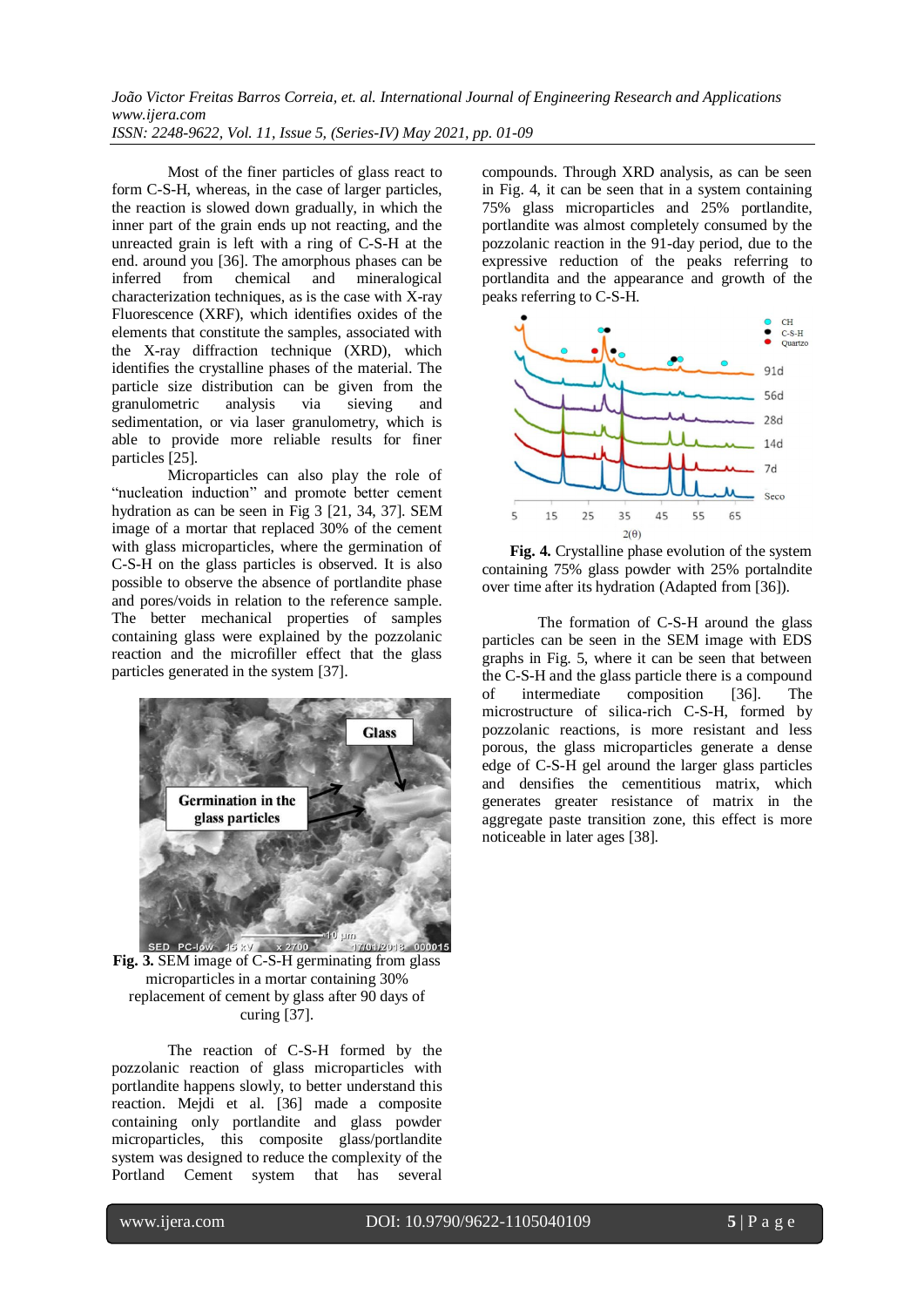*João Victor Freitas Barros Correia, et. al. International Journal of Engineering Research and Applications www.ijera.com ISSN: 2248-9622, Vol. 11, Issue 5, (Series-IV) May 2021, pp. 01-09*



**Fig. 5**. EDS lines showing the distribution of the elements Ca, Si and Na around the glass particle, reaction of the glass with the portlandite (Adapted from [36]).

Refined pore structure for greater replacement of cement by 40% GP, indicating greater gel formation (C-S-H). Following the criterion of consumption of portalndite to the glass residue can be considered as a more pozzolanic addition than blast furnace slag and a fly ash [3].

#### **iii. Use of Glass Microparticles for ARS mitigation**

The alkali-silica reaction (ASR) is a problem of concrete durability, the reaction products generate swelling in the concrete by varying the volume, which is a deleterious behavior, as it ends up causing expansion, cracking and, consequently, shortening the service life of the concrete. concrete. ARS products are formed by chemical reactions between the alkaline solution of the pores of cement systems and amorphous or metastable forms of silica in aggregates. Based on the chemical composition of the ASR products reported in a series of studies, it is clear that the presence of reactive silica, alkalis and some calcium are essential conditions for ASR. Due to the slow formation of ASR products, damage to concrete structures caused by ASR is generally observed after decades and is difficult to predict. Most ASR mitigation approaches are based on the design of initial mixtures, such as by the appropriate

use of low alkaline cements and/or incorporation of SCMs with pozzolanic activity, during the manufacture of concrete [39].

The high alkali content in soda-lime glass suggests that glass may increase the total alkali in cement systems, leading to the development of significant ASR, which actually occurs when used as an aggregate replacement in concrete or mortar, but when glass is used as SCM in the form of glass microparticles (<90μm), ASR is reduced or eliminated due to the development of pozzolanic hydrates. The smaller the size of the glass microparticle used, the greater the mitigation effect of ASR [4,18,38-41].

Some studies have shown that glass particles larger than 1mm make concrete more prone to damage induced by ASR [17], but finely ground glass particles did not contribute to the harmful expansion due to ASR, and help mitigate the ASR. The mass substitution of 30% of cement with glass powder microparticles (with an average dimension of 1μm and Blain fineness of 800m2/kg), led to a 52% mitigation in ASR in the research of Hendi et al. [41], as can be seen in the Fig 6. The use of glass particles is more effective to mitigate ASR in cement systems.

One explanation was that the secondary C-S-H generated by the pozzolanic reaction had a lower Ca/Si ratio, exhibiting a better ability to incorporate alkalis and inhibit ASR expansion. Another explanation is that the dissolution of GP could increase the concentrations of Si and Na in the pore solutions that led to the decomposition of the monosulfate, resulting in the continuous release of Ca, Al and Si [11].



**Fig. 6.** SEM images (left), BSE images (middle) and photos of cracks (right) of mortars after being subjected to the accelerated ASR test for  $(1d + 28d)$ ((a): control; (b): 10% WGP [39].

Monitoring the composition of the pore fluid revealed that the GP, over time, acts as a net contributor to the alkalinity of the pore solution, but these alkalis are released slowly. Overall, SLGP can reduce ASR, albeit insufficiently and temporarily. This reduction in ASR is likely through a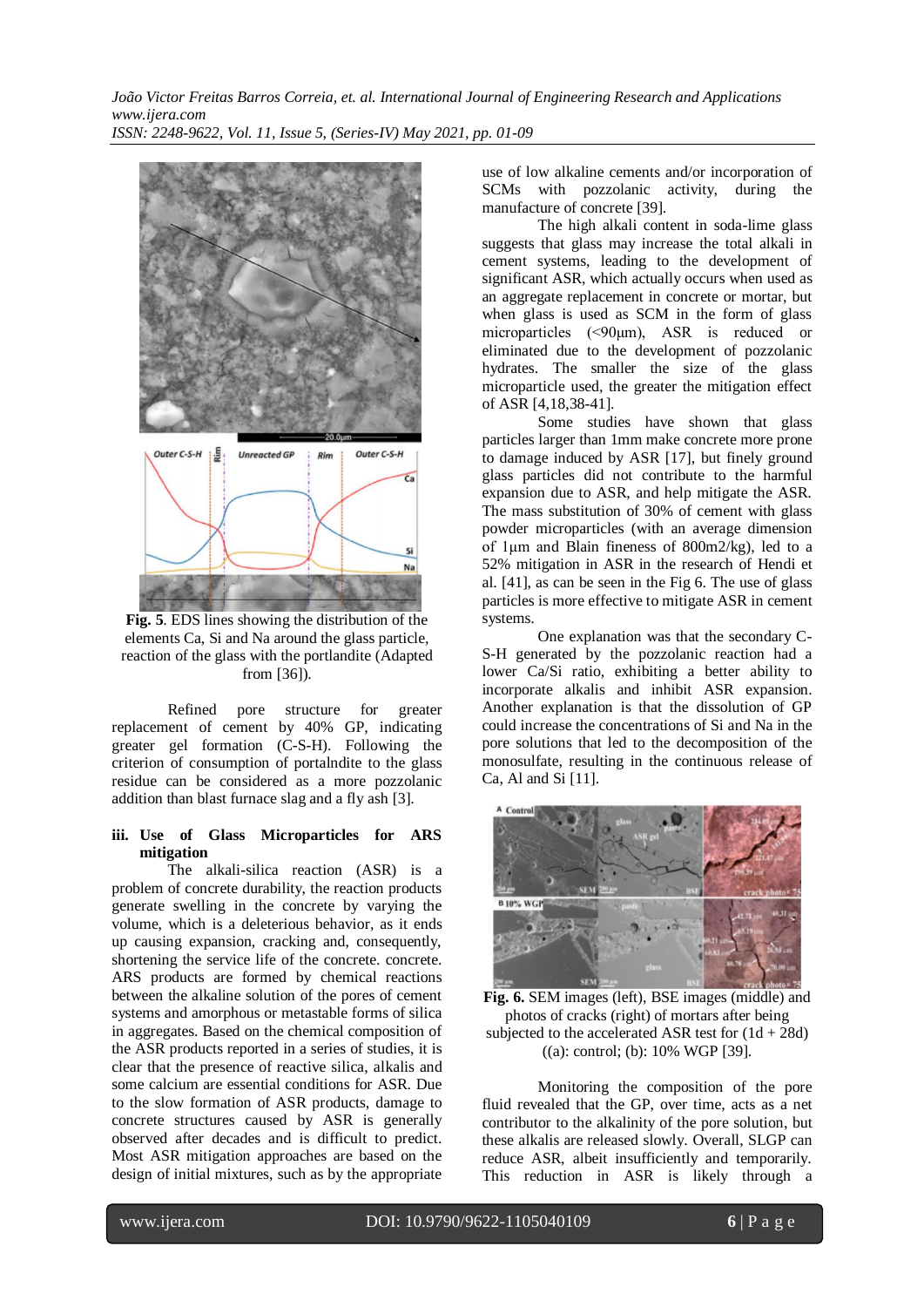*ISSN: 2248-9622, Vol. 11, Issue 5, (Series-IV) May 2021, pp. 01-09*

combination of reduced pH of the pore solution at early ages (due to the dilution of cement) and reduced portlandite content and transport properties at later ages (due to the pozzolanic reaction).

It was found that the reaction products formed with high Na/Si and Ca/Si ratios were favorable to mitigate the expansion of ASR. For the sample prepared with WGP, increasing the Ca/Si ratio would increase the stiffness of the ASR gel, and a higher Na/Si ratio would help to reduce the osmotic pressure. The findings of this study would be useful for the selection of pozzolans to mitigate the effect of ASR when using crushed glass shards as aggregate in cement mortars [39].

# **V. CONCLUSION**

The growing environmental and economic pressures on the cement industry and the increasingly stringent performance requirements for concrete/mortars/cement will continue to drive the need for binders with additions in their formulations, making them more complex in their variety, chemical and mineralogical composition. and structural, so there is a need to better understand and predict the behavior that such additions will have when they are incorporated on a large scale in the future, as in the case of the use of glass microparticles as SCM.

The particle size of the glass is an important parameter for its incorporation in cement systems, several recent works have demonstrated a direct correlation between the reduction of the used particle size and the increase of the surface area of the particles, with the increase of the pozzolanic activity and its manifestation at earlier ages, improvement of the microfiler effect and the refinement of pores, densification of the cementitious matrix, improvement of the aggregate/paste interface, by filling empty spaces with C-S-H, improvements in the resistance to compression and flexion, mitigation and neutralization of expansion by ARS. The use of smaller particles of glass still allows higher levels of substitution of cement for glass, bringing better results. Due to the consumption of portlandite, Portland cement systems that use glass as SCM, carbonation is unprotected by the lack of calcium reserve, which can be compensated by the increase in density, reduced connectivity between the pores and the impermeability that the glass itself generates.

The use of glass as a pozzolana brings environmental benefits by reducing the consumption of cement and the high levels of  $CO<sub>2</sub>$  emissions, by giving a new destination to the high volume of glass waste generated by urban and industrial centers, and technology. The use of glass or any new SCM requires extensive testing to assess the parameters

that the glass must have in order to maintain good long-term performance in a Portland cement system.

### **ACKNOWLEDGEMENTS**

The authors are grateful to the Coordenação de Aperfeiçoamento de Pessoal de Nível Superior (CAPES/Brazil) and the Conselho Nacional de Desenvolvimento Científico e Tecnológico (CNPq/Brazil) for the financial support for conducting this research.

#### **REFERENCES**

- [1] V. Revilla-Cuesta, M. Skaf, F. Faleschini, J.M. Manso, V. Ortega-López, Selfcompacting concrete manufactured with recycled concrete aggregate: An overview, *J. Clean. Prod*. 262 (2020). https://doi.org/10.1016/j.jclepro.2020.121362.
- [2] Md.N.N. Khan, A.K. Saha, P.K. Sarker. Reuse of waste glass as a supplementary binder and aggregate for sustainable cementbased construction materials: A review. *Journal of Building Engineering*, 28 (2020) 101052.

<https://doi.org/10.1016/j.jobe.2019.101052>

- [3] M. Krstic, J.F. Davalos, E. Rossi, S.C. Figueiredo, O. Copuroglu, Freeze-thaw resistance and air-void analysis of concrete with recycled glass-pozzolan using X-ray micro-tomography, *Materials (Basel)*. 14  $(2021)$  1–26. https://doi.org/10.3390/ma14010154.
- [4] Y. Pierce, S.K.B. Kanaka, B. Nitten. *Experimental Studies on Concrete Using the Partial Replacement of Cement by Glass Powder and Fine Aggregate as Manufactured Sand*. In: Recent Trends in Civil Engineering. Springer, Singapore, 105 (2021) 545-555. https://doi.org/10.1007/978-981-15-8293- 6\_45
- [5] Y. Bayar, M.D. Gavriletea, S. Sauer, D. Paun, Impact of municipal waste recycling and renewable energy consumption on CO2 emissions across the European Union (EU) member countries, *Sustain*. 13 (2021) 1–12. https://doi.org/10.3390/su13020656.
- [6] R. Kurda, R.V. Silva, J. de Brito, Incorporation of alkali-activated municipal solid waste incinerator bottom ash in mortar and concrete: A critical review, *Materials (Basel)*. 13 (2020) 1–24. https://doi.org/10.3390/ma13153428.
- [7] M.E. Sarafraz. Effects of pozzolan additives on the mechanical and microstructural properties of concrete containing 100% recycled aggregate. *Advances in Cement*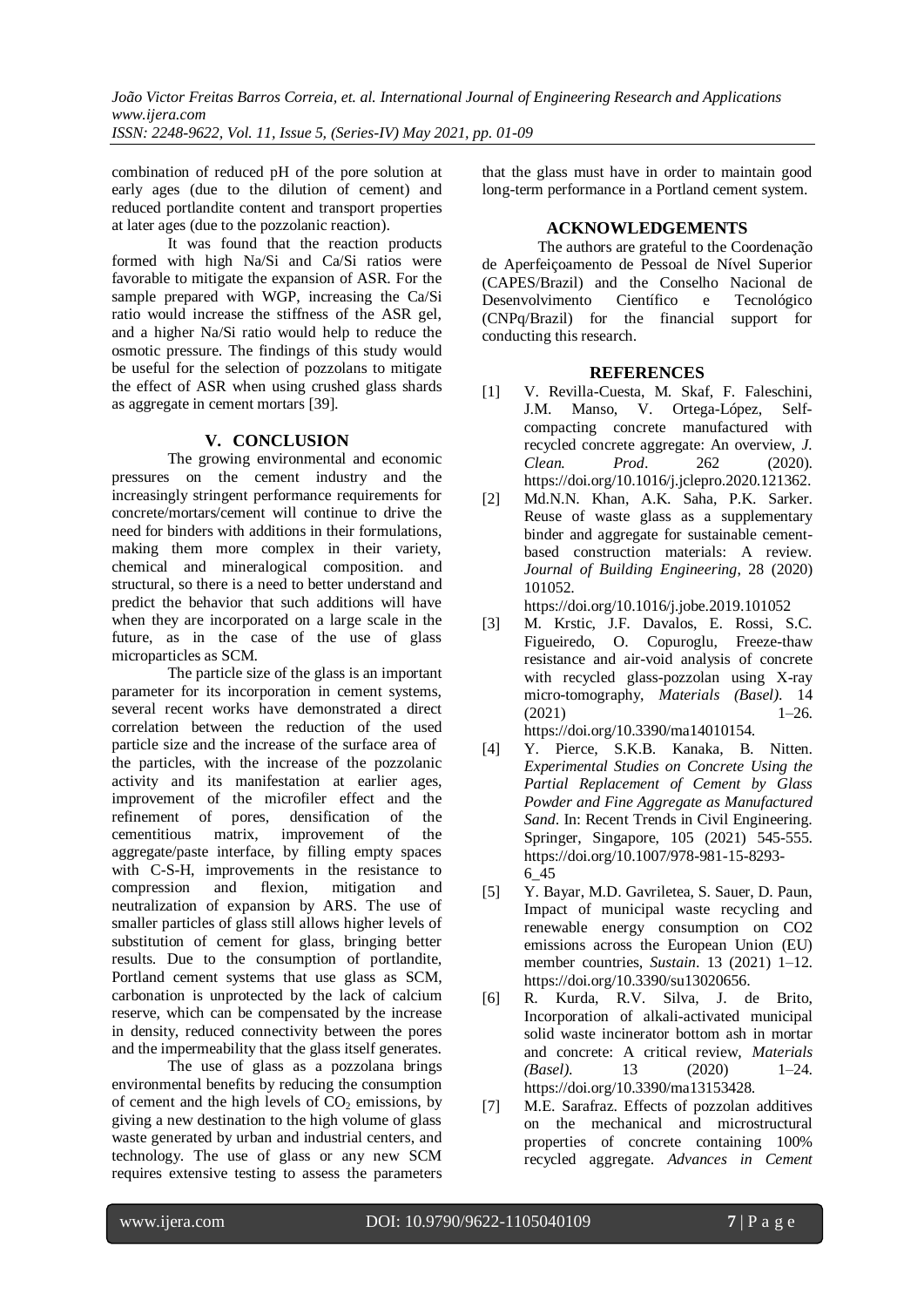*ISSN: 2248-9622, Vol. 11, Issue 5, (Series-IV) May 2021, pp. 01-09*

*Research* (2020) 1-31. <https://doi.org/10.1680/jadcr.20.00047>

- [8] İ. Demir, S. Güzelkücük, Ö. Sevim, Effects of sulfate on cement mortar with hybrid pozzolan substitution, *Eng. Sci. Technol. an Int. J*. 21 (2018) 275–283. https://doi.org/10.1016/j.jestch.2018.04.009.
- [9] E.T. Bueno, J.M. Paris, K.A. Clavier, C. Spreadbury, C.C. Ferraro, T.G. Townsend, A review of ground waste glass as a supplementary cementitious material: A focus on alkali-silica reaction, *J. Clean. Prod*. 257 (2020) 120180. https://doi.org/10.1016/j.jclepro.2020.120180.
- [10] A. Omran, A. Tagnit-Hamou, Performance of glass-powder concrete in field applications, *Constr. Build. Mater*. 109 (2016) 84–95. https://doi.org/10.1016/j.conbuildmat.2016.02 .00.
- [11] Y. Jiang, T.C. Ling, K.H. Mo, C. Shi, A critical review of waste glass powder – Multiple roles of utilization in cement-based materials and construction products, *J. Environ. Manage*. 242 (2019) 440–449. https://doi.org/10.1016/j.jenvman.2019.04.09 8.
- [12] J.W. Bullard, E.J. Garboczi, P.E. Stutzman, P. Feng, A.S. Brand, L.K. Perry, J. Hagedorn, W. Griffin, J.E. Terrill, Measurement and modeling needs for microstructure and reactivity of next-generation concrete binders, *Cem. Concr. Compos.* 101 (2019) 24–31. https://doi.org/10.1016/j.cemconcomp.2017.0 6.012.
- [13] M.Y. Durgun, A.H. Sevinç, High temperature resistance of concretes with GGBFS, waste glass powder, and colemanite ore wastes after different cooling conditions, *Constr. Build. Mater*. 196 (2019) 66–81. https://doi.org/10.1016/j.conbuildmat.2018.11 .08.
- [14] A. Sedaghatdoost, K. Behfarnia, H. Moosaei, M. Bayati, M.S. Vaezi, Investigation on the Mechanical Properties and Microstructure of Eco-friendly Mortar Containing WGP at Elevated Temperature, *Int. J. Concr. Struct. Mater*. 15 (2021) 1–9. https://doi.org/10.1186/s40069-020-00434-9.
- [15] P. Hu, Y. Li, X. Zhang, Z. Guo, P. Zhang. CO2 emission from container glass in China, and emission reduction strategy analysis. *Carbon Management*, 9 (2018) 303-310. [https://doi.org/10.1080/17583004.2018.14579](https://doi.org/10.1080/17583004.2018.1457929) [29.](https://doi.org/10.1080/17583004.2018.1457929)
- [16] W. Holand, G. H. Beall. *Glass-ceramic technology*. John Wiley & Sons, 2019. [https://doi.org/10.1002/9781118265987.](https://doi.org/10.1002/9781118265987)
- [17] R. Jurczak, F. Szmatuła. Evaluation of the Possibility of Replacing Fly Ash with Glass Powder in Lower-Strength Concrete Mixes. *Applied Sciences*, 11 (2021) 1-10. [https://doi.org/10.3390/app11010396.](https://doi.org/10.3390/app11010396)
- [18] Y. Liu, C. Shi, Z. Zhang, N. Li, An overview on the reuse of waste glasses in alkaliactivated materials, *Resour. Conserv. Recycl*. 144 (2019) 297–309. https://doi.org/10.1016/j.resconrec.2019.02.00 7.
- [19] K. Afshinnia, P.R. Rangaraju, Efficiency of ternary blends containing fine glass powder in mitigating alkali-silica reaction, *Constr. Build. Mater*. 100 (2015) 234–245. https://doi.org/10.1016/j.conbuildmat.2015.09 .04.
- [20] M.A. Mosaberpanah, O. Eren, A.R. Tarassoly, The effect of nano-silica and waste glass powder on mechanical, rheological, and shrinkage properties of UHPC using response surface methodology, *J. Mater. Res. Technol*. 8 (2019) 804–811. https://doi.org/10.1016/j.jmrt.2018.06.011.
- [21] M. Kamali, A. Ghahremaninezhad, An investigation into the hydration and microstructure of cement pastes modified with glass powders, *Constr. Build. Mater*. 112 (2016) 915–924. https://doi.org/10.1016/j.conbuildmat.2016.02 .08.
- [22] P.K. Mehta, P. J. M. Monteiro. *Concrete microstructure, properties and materials*. McGraw-Hill Professional, 2015. ISBN 978- 0071462891.
- [23] A. M. Neville. *Propriedades do Concreto*. 5. Ed. Bookman Editora, 2015. ISBN 978- 8582603659.
- [24] R.G. Pillai, R. Gettu, M. Santhanam, Use of supplementary cementitious materials (SCMs) in reinforced concrete systems – Benefits and limitations, *Rev. ALCONPAT*. 10 (2020) 147– 164. https://doi.org/10.21041/ra.v10i2.477.
- [25] L. Bragagnolo, E.P. Korf, Aplicação de resíduos na fabricação de concreto: como técnicas analíticas de caracterização podem auxiliar na escolha preliminar do material mais adequado?, *Matéria (Rio Janeiro)*. 25 (2020). https://doi.org/10.1590/s1517- 707620200001.0885.
- [26] R. Firdous, D. Stephan, J.N.Y. Djobo, Natural pozzolan based geopolymers: A review on mechanical, microstructural and durability characteristics, *Constr. Build. Mater*. 190 (2018) 1251–1263. https://doi.org/10.1016/j.conbuildmat.2018.09 .19.